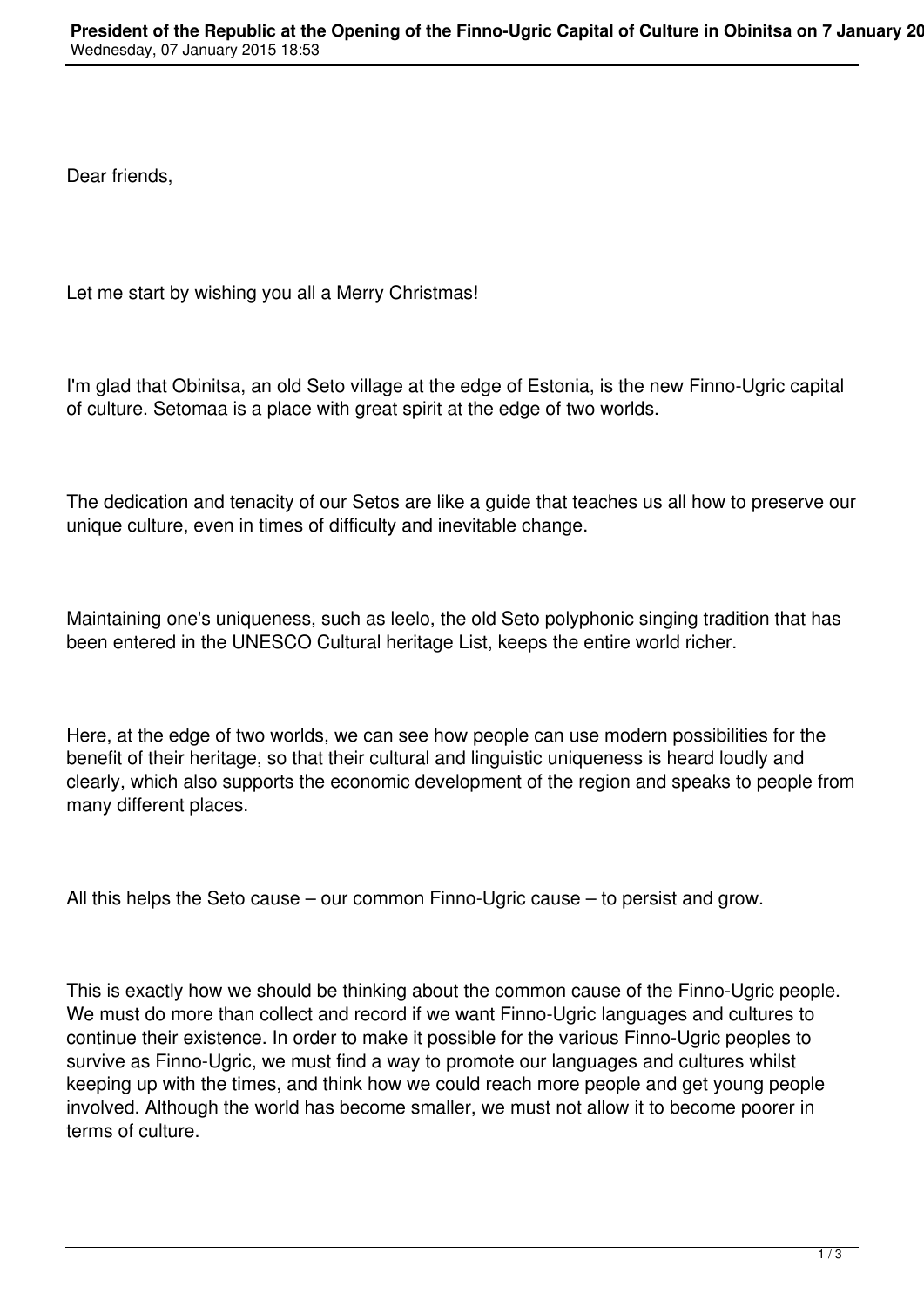So, what can we do to make sure we don't disappear? What can we do better to make our heritage keep up with the times and involve more people, which is the only way to promote small cultures? We are the only ones who can do something about this. Or more specifically – you are the doers and the decision-makers, and democratic countries are your partners and allies.

In last autumn a quarter of a century passed from the fall of the Berlin Wall, and when we take a look at what has changed for the Finno-Ugric people of the world since then, we see very different images.

Estonia is an independent country again and the Hungarians have freed themselves from the shackles of communism.

Estonian, Finnish and Hungarian are among the official languages of the European Union. The Sami have their own active parliaments in Norway, Sweden and Finland. The Livonian language and culture are being restored in Latvia. World congresses of Finno-Ugric peoples are being held.

But on the other hand... The last native speaker of the Kamassian language died in 1989.

The construction of the Ust-Luga port on the coast of the Gulf of Finland in south-western Russia is destroying Votian villages and I can only hope that it won't destroy the people as well. In recent years, giving Finno-Ugric people education in their own languages has been terminated or restricted in Russia, which accelerates their assimilation and the disappearance of their culture.

This is a very clear illustration of the difference between the free world and the authoritarian world. Free and democratic societies understand that it's necessary to support the various projects aimed at the preservation of small and unique cultures and they're not afraid to do it. I am referring to projects that are significant in their content, not format. This is why it's our duty to stand for freedom and democracy both in our own society and on a broader scale to ensure that the languages and cultures of all small nations will survive.